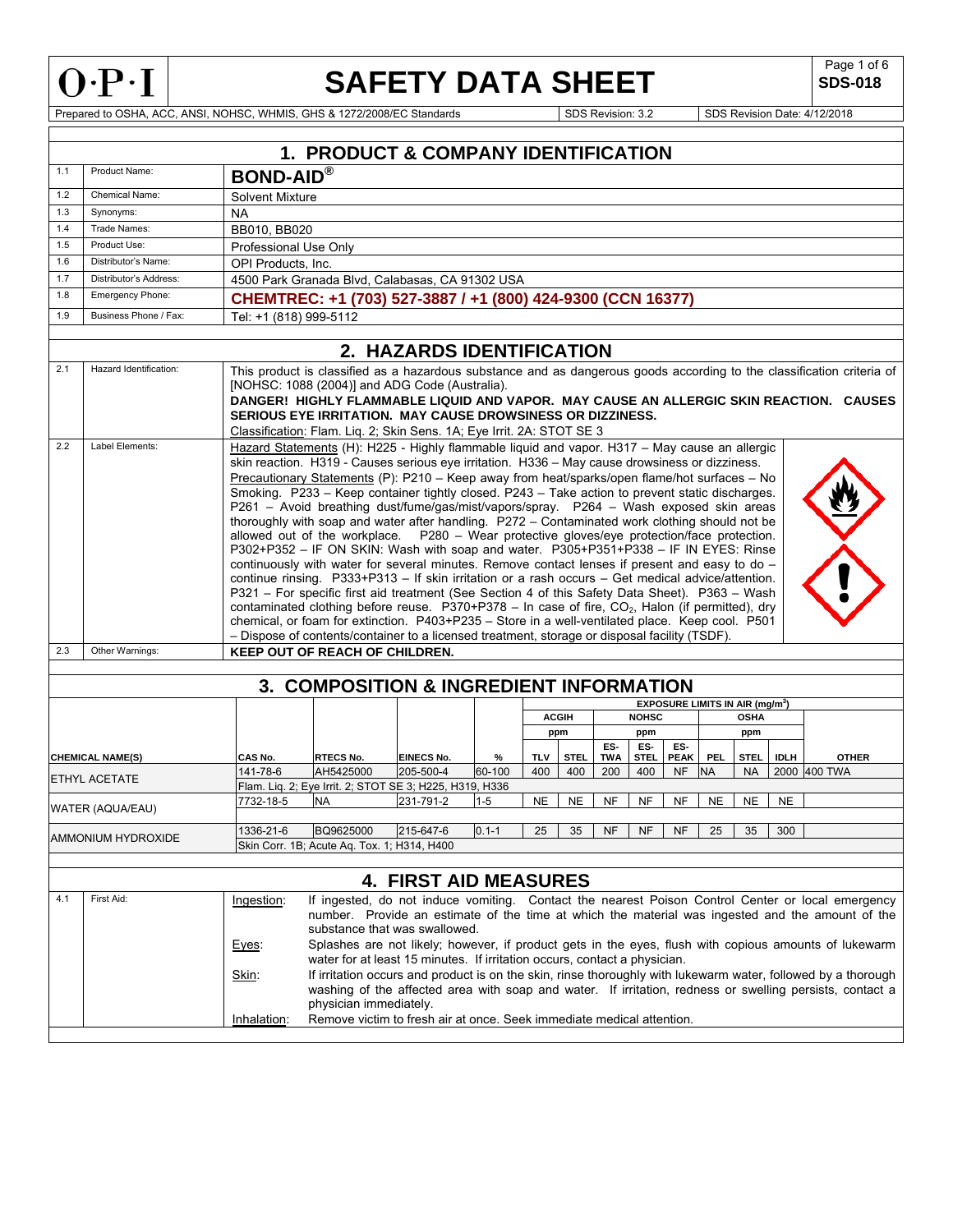

Г

# **SAFETY DATA SHEET** SDS-018

**SDS-018** 

Prepared to OSHA, ACC, ANSI, NOHSC, WHMIS, GHS & 1272/2008/EC Standards SDS Revision: 3.2 SDS Revision Date: 4/12/2018

|            | 4. FIRST AID MEASURES - cont'd                                                                                                                                                                                                                                                                                                                                             |                                                                                                                                                                                                                                                                                                                                                                                                                                                                     |                     |                             |  |   |  |
|------------|----------------------------------------------------------------------------------------------------------------------------------------------------------------------------------------------------------------------------------------------------------------------------------------------------------------------------------------------------------------------------|---------------------------------------------------------------------------------------------------------------------------------------------------------------------------------------------------------------------------------------------------------------------------------------------------------------------------------------------------------------------------------------------------------------------------------------------------------------------|---------------------|-----------------------------|--|---|--|
| 4.2        | Effects of Exposure:                                                                                                                                                                                                                                                                                                                                                       | If product is swallowed, may cause nausea, vomiting and/or diarrhea and central nervous system<br>Ingestion:<br>depression.                                                                                                                                                                                                                                                                                                                                         |                     |                             |  |   |  |
|            |                                                                                                                                                                                                                                                                                                                                                                            | Vapor of this product may be mildly to moderately irritation to the eyes. Symptoms of overexposure may<br>Eyes:<br>include redness, itching, irritation and watering.                                                                                                                                                                                                                                                                                               |                     |                             |  |   |  |
|            |                                                                                                                                                                                                                                                                                                                                                                            | May be irritating to skin in some sensitive individuals, especially after prolonged or repeated skin contact.<br>Skin:                                                                                                                                                                                                                                                                                                                                              |                     |                             |  |   |  |
|            |                                                                                                                                                                                                                                                                                                                                                                            | Inhalation of vapors is unlikely under normal conditions of use. Vapors of this product may be slightly<br>Inhalation:<br>irritating to the nose, throat and other tissues of the respiratory system. Symptoms of overexposure can                                                                                                                                                                                                                                  |                     |                             |  |   |  |
|            |                                                                                                                                                                                                                                                                                                                                                                            | include coughing, wheezing, nasal congestion, and difficulty breathing. Inhalation of vapors exceeding the                                                                                                                                                                                                                                                                                                                                                          |                     |                             |  |   |  |
|            |                                                                                                                                                                                                                                                                                                                                                                            | levels listed in Section 3 (Composition and Ingredient Information) can cause central nervous system<br>depression (e.g., drowsiness, dizziness, headaches, nausea).                                                                                                                                                                                                                                                                                                |                     |                             |  |   |  |
| 4.3        | Symptoms of Overexposure:                                                                                                                                                                                                                                                                                                                                                  | Symptoms of skin overexposure in individuals may include redness, itching, and irritation of affected areas.<br>Overexposure in eyes may cause redness, itching and watering.                                                                                                                                                                                                                                                                                       |                     |                             |  |   |  |
| 4.4        | Acute Health Effects:                                                                                                                                                                                                                                                                                                                                                      | Mild to moderate irritation to eyes and skin near affected areas. Additionally, high concentrations of vapors can cause<br>drowsiness, dizziness, headaches and nausea.                                                                                                                                                                                                                                                                                             |                     |                             |  |   |  |
| 4.5        | Chronic Health Effects:                                                                                                                                                                                                                                                                                                                                                    | None known.                                                                                                                                                                                                                                                                                                                                                                                                                                                         |                     |                             |  |   |  |
| 4.6<br>4.7 | Target Organs:<br><b>Medical Conditions</b>                                                                                                                                                                                                                                                                                                                                | Eyes, Skin, Respiratory System.                                                                                                                                                                                                                                                                                                                                                                                                                                     |                     |                             |  |   |  |
|            | Aggravated by Exposure:                                                                                                                                                                                                                                                                                                                                                    | Pre-existing dermatitis, other skin conditions, and disorders of the<br>target organs (eyes, skin, and respiratory system).                                                                                                                                                                                                                                                                                                                                         | <b>HEALTH</b>       |                             |  | 2 |  |
|            |                                                                                                                                                                                                                                                                                                                                                                            |                                                                                                                                                                                                                                                                                                                                                                                                                                                                     | <b>FLAMMABILITY</b> |                             |  | 3 |  |
|            |                                                                                                                                                                                                                                                                                                                                                                            |                                                                                                                                                                                                                                                                                                                                                                                                                                                                     |                     | <b>PHYSICAL HAZARDS</b>     |  | 1 |  |
|            |                                                                                                                                                                                                                                                                                                                                                                            |                                                                                                                                                                                                                                                                                                                                                                                                                                                                     |                     | <b>PROTECTIVE EQUIPMENT</b> |  | В |  |
|            |                                                                                                                                                                                                                                                                                                                                                                            |                                                                                                                                                                                                                                                                                                                                                                                                                                                                     | <b>EYES</b>         | <b>SKIN</b>                 |  |   |  |
|            |                                                                                                                                                                                                                                                                                                                                                                            |                                                                                                                                                                                                                                                                                                                                                                                                                                                                     |                     |                             |  |   |  |
| 5.1        | Fire & Explosion Hazards:                                                                                                                                                                                                                                                                                                                                                  | <b>5. FIREFIGHTING MEASURES</b>                                                                                                                                                                                                                                                                                                                                                                                                                                     |                     |                             |  |   |  |
|            |                                                                                                                                                                                                                                                                                                                                                                            | DANGER! HIGHLY FLAMMABLE LIQUID AND VAPOR! Keep away from heat, lit cigarettes,<br>sparks & open flame. Keep container closed.                                                                                                                                                                                                                                                                                                                                      |                     |                             |  |   |  |
| 5.2        | <b>Extinguishing Methods:</b>                                                                                                                                                                                                                                                                                                                                              | CO <sub>2</sub> , Halon (if permitted), Dry Chemical, Foam, as authorized.                                                                                                                                                                                                                                                                                                                                                                                          |                     |                             |  |   |  |
| 5.3        | Firefighting Procedures:                                                                                                                                                                                                                                                                                                                                                   | This product is a Class IB flammable liquid. When involved in a fire, this product will ignite readily<br>and decompose to produce carbon oxides. Vapors of this product are heavier than air and may                                                                                                                                                                                                                                                               |                     |                             |  |   |  |
|            |                                                                                                                                                                                                                                                                                                                                                                            | travel to a source of ignition and flash back to a leaking or open container.                                                                                                                                                                                                                                                                                                                                                                                       |                     |                             |  |   |  |
|            |                                                                                                                                                                                                                                                                                                                                                                            | First responders should wear eye protection. Structural firefighters must wear SCBAs and full<br>protective equipment. Use a water spray or fog to reduce or direct vapors. Water may not be<br>effective in actually extinguishing a fire involving this product.                                                                                                                                                                                                  |                     |                             |  |   |  |
|            |                                                                                                                                                                                                                                                                                                                                                                            | HazChem Code: 3(Y)E<br>Hazard Identification Number: 33                                                                                                                                                                                                                                                                                                                                                                                                             |                     |                             |  |   |  |
|            |                                                                                                                                                                                                                                                                                                                                                                            |                                                                                                                                                                                                                                                                                                                                                                                                                                                                     |                     |                             |  |   |  |
|            |                                                                                                                                                                                                                                                                                                                                                                            | <b>6. ACCIDENTAL RELEASE MEASURES</b>                                                                                                                                                                                                                                                                                                                                                                                                                               |                     |                             |  |   |  |
| 6.1        | Spills:<br>Before cleaning any spill or leak, individuals involved in spill cleanup must wear appropriate Personal Protective<br>Equipment.                                                                                                                                                                                                                                |                                                                                                                                                                                                                                                                                                                                                                                                                                                                     |                     |                             |  |   |  |
|            |                                                                                                                                                                                                                                                                                                                                                                            | For small spills (e.g., $\lt 1$ gallon (3.8 L)) wear appropriate personal protective equipment (e.g., goggles, gloves).<br>Maximize ventilation (open doors and windows) and secure all sources of ignition. Remove spilled material with<br>absorbent material and place into appropriate closed container(s) for disposal. Dispose of properly in accordance with                                                                                                 |                     |                             |  |   |  |
|            |                                                                                                                                                                                                                                                                                                                                                                            | local, state and federal regulations. Wash all affected areas and outside of container with plenty of warm water and<br>soap. Remove any contaminated clothing and wash thoroughly before reuse.                                                                                                                                                                                                                                                                    |                     |                             |  |   |  |
|            |                                                                                                                                                                                                                                                                                                                                                                            | For large spills (e.g., $\geq 1$ gallon (3.8 L)), deny entry to all unprotected individuals. Dike and contain spill with inert                                                                                                                                                                                                                                                                                                                                      |                     |                             |  |   |  |
|            | material (e.g., sand or earth). Use ONLY non-sparking tools for recovery and cleanup. Transfer liquid to containers for<br>recovery or disposal and solid diking material to separate containers for proper disposal. Remove contaminated clothing<br>promptly and wash affected skin areas with soap and water. Keep spills and cleaning runoffs out of drains, municipal |                                                                                                                                                                                                                                                                                                                                                                                                                                                                     |                     |                             |  |   |  |
|            | sewers and open bodies of water.                                                                                                                                                                                                                                                                                                                                           |                                                                                                                                                                                                                                                                                                                                                                                                                                                                     |                     |                             |  |   |  |
|            | 7. HANDLING & STORAGE INFORMATION                                                                                                                                                                                                                                                                                                                                          |                                                                                                                                                                                                                                                                                                                                                                                                                                                                     |                     |                             |  |   |  |
| 7.1        | Work & Hygiene Practices:                                                                                                                                                                                                                                                                                                                                                  | Avoid prolonged contact with the product. Avoid breathing vapors of this product. Use in a well-ventilated location (e.g.,<br>local exhaust ventilation, fans). After use, wash hands and exposed skin with soap and water. Do not eat, drink or<br>smoke while handling product.                                                                                                                                                                                   |                     |                             |  |   |  |
| 7.2        | Storage & Handling:                                                                                                                                                                                                                                                                                                                                                        | Keep this material away from heat, sparks and open flame. Open containers slowly on a stable surface. Keep container<br>closed tightly when not in use. Empty container may contain residual amounts of this product; therefore, empty<br>containers should be handled with care. Store containers in a cool, dry location, away from direct sunlight, other light<br>sources, or sources of intense heat. Store away from incompatible materials (See Section 10). |                     |                             |  |   |  |
| 7.3        | <b>Special Precautions:</b><br>Open containers slowly on a stable surface. Keep container tightly closed when not in use. Empty containers may<br>contain residual amounts of this product; therefore, empty containers should be handled with care. Do not store where<br>temperatures can exceed 50 °C (122 °F).                                                         |                                                                                                                                                                                                                                                                                                                                                                                                                                                                     |                     |                             |  |   |  |
|            |                                                                                                                                                                                                                                                                                                                                                                            |                                                                                                                                                                                                                                                                                                                                                                                                                                                                     |                     |                             |  |   |  |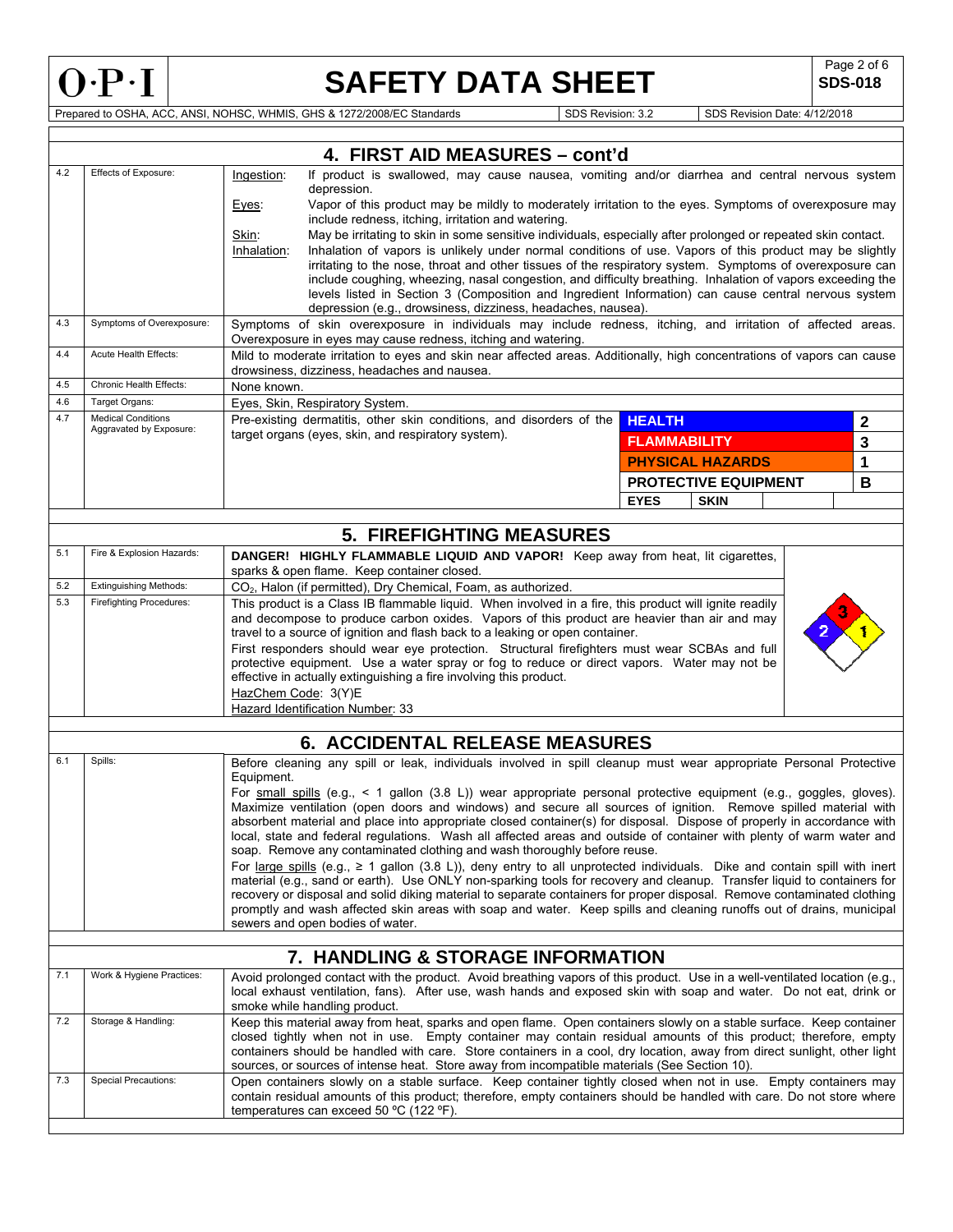

Г

# **SAFETY DATA SHEET** SDS-018

**SDS-018** 

Prepared to OSHA, ACC, ANSI, NOHSC, WHMIS, GHS & 1272/2008/EC Standards Superintendent Superintendent Superintendent Superintendent Superintendent Superintendent Superintendent Superintendent Superintendent Superintendent

|              | 8. EXPOSURE CONTROLS & PERSONAL PROTECTION                                   |                                                                                                                                                                                                                     |             |              |                   |                    |                    |           |             |             |                |
|--------------|------------------------------------------------------------------------------|---------------------------------------------------------------------------------------------------------------------------------------------------------------------------------------------------------------------|-------------|--------------|-------------------|--------------------|--------------------|-----------|-------------|-------------|----------------|
| 8.1          | <b>Exposure Limits:</b>                                                      |                                                                                                                                                                                                                     |             | <b>ACGIH</b> |                   | <b>NOHSC</b>       |                    |           | <b>OSHA</b> |             | <b>OTHER</b>   |
|              | ppm $(mg/m3)$                                                                | <b>CHEMICAL NAME(S)</b>                                                                                                                                                                                             | <b>TLV</b>  | <b>STEL</b>  | ES-<br><b>TWA</b> | ES-<br><b>STEL</b> | ES-<br><b>PEAK</b> | PEL       | <b>STEL</b> | <b>IDLH</b> |                |
|              |                                                                              | ETHYL ACETATE                                                                                                                                                                                                       | 400         | 400          | 200               | 400                | <b>NF</b>          | <b>NA</b> | <b>NA</b>   | 2000        | <b>400 TWA</b> |
|              |                                                                              | AMMONIUM HYDROXIDE                                                                                                                                                                                                  | 25          | 35           | <b>NF</b>         | <b>NF</b>          | <b>NF</b>          | 25        | 35          | 300         |                |
| 8.2          | Ventilation & Engineering<br>Controls:                                       | When working with large quantities of product, provide adequate ventilation (e.g., local exhaust ventilation, fans).<br>Ensure that an eyewash station, sink or washbasin is available in case of exposure to eyes. |             |              |                   |                    |                    |           |             |             |                |
| 8.3          | <b>Respiratory Protection:</b>                                               | No special respiratory protection is required under typical circumstances of use or handling. If                                                                                                                    |             |              |                   |                    |                    |           |             |             |                |
|              |                                                                              | necessary, use only respiratory protection authorized per U.S. OSHA's requirement in 29 CFR                                                                                                                         |             |              |                   |                    |                    |           |             |             |                |
|              |                                                                              | §1910.134, or applicable U.S. state regulations, or the appropriate standards of Canada, its<br>provinces, EU member states, or Australia.                                                                          |             |              |                   |                    |                    |           |             |             |                |
| 8.4          | Eye Protection:                                                              | Wear protective eyewear (e.g., safety glasses with side-shield) at all times when handling this                                                                                                                     |             |              |                   |                    |                    |           |             |             |                |
|              |                                                                              | product. Always use protective eyewear when cleaning spills or leaks. Contact lenses pose a                                                                                                                         |             |              |                   |                    |                    |           |             |             | $\bigcirc$     |
|              |                                                                              | special hazard; soft lenses may absorb and concentrate irritants.                                                                                                                                                   |             |              |                   |                    |                    |           |             |             |                |
| 8.5          | Hand Protection:                                                             | AVOID SKIN CONTACT DUE TO SENSITIZING POTENTIAL. If anticipated that prolonged &                                                                                                                                    |             |              |                   |                    |                    |           |             |             |                |
|              |                                                                              | repeated skin contact will occur during use of this product, wear latex or rubber gloves for routine<br>industrial use. If necessary, refer to U.S. OSHA 29 CFR §1910.138, the appropriate standards of             |             |              |                   |                    |                    |           |             |             |                |
|              |                                                                              | Canada, of the EU member states.                                                                                                                                                                                    |             |              |                   |                    |                    |           |             |             |                |
| 8.6          | Body Protection:                                                             | AVOID SKIN CONTACT DUE TO SENSITIZING POTENTIAL. However, no special body                                                                                                                                           |             |              |                   |                    |                    |           |             |             |                |
|              |                                                                              | protection is required under typical circumstances of use and handling. If necessary, refer to                                                                                                                      |             |              |                   |                    |                    |           |             |             |                |
|              |                                                                              | appropriate standards of Canada, the EU member states, or U.S. OSHA.                                                                                                                                                |             |              |                   |                    |                    |           |             |             |                |
|              |                                                                              | 9. PHYSICAL & CHEMICAL PROPERTIES                                                                                                                                                                                   |             |              |                   |                    |                    |           |             |             |                |
| 9.1          | Appearance:                                                                  |                                                                                                                                                                                                                     |             |              |                   |                    |                    |           |             |             |                |
| 9.2          | Odor:                                                                        | Clear liquid<br>Fragrant, fruity odor                                                                                                                                                                               |             |              |                   |                    |                    |           |             |             |                |
| 9.3          | Odor Threshold:                                                              | <b>ND</b>                                                                                                                                                                                                           |             |              |                   |                    |                    |           |             |             |                |
| 9.4          | pH:                                                                          | <b>NA</b>                                                                                                                                                                                                           |             |              |                   |                    |                    |           |             |             |                |
| 9.5          | Melting Point/Freezing Point:                                                | <b>NA</b>                                                                                                                                                                                                           |             |              |                   |                    |                    |           |             |             |                |
| 9.6          | Initial Boiling Point/Boiling                                                | 172 °F                                                                                                                                                                                                              |             |              |                   |                    |                    |           |             |             |                |
| 9.7          | Range:<br>Flashpoint:                                                        |                                                                                                                                                                                                                     |             |              |                   |                    |                    |           |             |             |                |
| 9.8          | Upper/Lower Flammability                                                     | $-4$ °C (24 °F) TCC                                                                                                                                                                                                 |             |              |                   |                    |                    |           |             |             |                |
|              | Limits:                                                                      | 2.2% -11.4%                                                                                                                                                                                                         |             |              |                   |                    |                    |           |             |             |                |
| 9.9          | Vapor Pressure:                                                              | NA                                                                                                                                                                                                                  |             |              |                   |                    |                    |           |             |             |                |
| 9.10         | Vapor Density:                                                               | <b>NA</b>                                                                                                                                                                                                           |             |              |                   |                    |                    |           |             |             |                |
| 9.11         | Relative Density:                                                            | 0.902                                                                                                                                                                                                               |             |              |                   |                    |                    |           |             |             |                |
| 9.12<br>9.13 | Solubility:<br>Partition Coefficient (log Pow):                              | Miscible with alcohol, ether, glycerin, volatile oils, water, most organic solvents.                                                                                                                                |             |              |                   |                    |                    |           |             |             |                |
| 9.14         | Autoignition Temperature:                                                    | <b>NA</b><br>860 °F                                                                                                                                                                                                 |             |              |                   |                    |                    |           |             |             |                |
| 9.15         | Decomposition Temperature:                                                   |                                                                                                                                                                                                                     |             |              |                   |                    |                    |           |             |             |                |
| 9.16         | Viscosity:                                                                   |                                                                                                                                                                                                                     | <b>NA</b>   |              |                   |                    |                    |           |             |             |                |
| 9.17         | Other Information:                                                           | <b>NA</b>                                                                                                                                                                                                           | Non-viscous |              |                   |                    |                    |           |             |             |                |
|              |                                                                              |                                                                                                                                                                                                                     |             |              |                   |                    |                    |           |             |             |                |
|              |                                                                              | <b>10. STABILITY &amp; REACTIVITY</b>                                                                                                                                                                               |             |              |                   |                    |                    |           |             |             |                |
| 10.1         | Stability:                                                                   | Stable under ambient conditions when stored properly (See Section 7, Storage and Handling).                                                                                                                         |             |              |                   |                    |                    |           |             |             |                |
| 10.2         | Hazardous Decomposition                                                      | If exposed to extremely high temperatures, the products of thermal decomposition may include irritating vapors and                                                                                                  |             |              |                   |                    |                    |           |             |             |                |
|              | Products:                                                                    | carbon oxide gases (e.g., NH <sub>3</sub> , CO, CO <sub>2</sub> ).                                                                                                                                                  |             |              |                   |                    |                    |           |             |             |                |
| 10.3         | Hazardous Polymerization:                                                    | May occur, if exposed to extremely high temperatures.                                                                                                                                                               |             |              |                   |                    |                    |           |             |             |                |
| 10.4         | Conditions to Avoid:                                                         | Exposure to or contact with extreme temperatures, incompatible chemicals, strong light sources, sparks, flame.                                                                                                      |             |              |                   |                    |                    |           |             |             |                |
| 10.5         | Incompatible Substances:                                                     | This product is incompatible with strong oxidizers, (e.g., peroxides, superoxides), strong acids (e.g., hydrochloric or                                                                                             |             |              |                   |                    |                    |           |             |             |                |
|              | muriatic acids), nitrates, or strong bases (e.g., lye, potassium hydroxide). |                                                                                                                                                                                                                     |             |              |                   |                    |                    |           |             |             |                |
|              |                                                                              |                                                                                                                                                                                                                     |             |              |                   |                    |                    |           |             |             |                |
| 11.1         | Routes of Entry:                                                             | <b>11. TOXICOLOGICAL INFORMATION</b><br>Inhalation:<br><b>YES</b>                                                                                                                                                   |             |              |                   | Absorption:        |                    |           |             | Ingestion:  |                |
| 11.2         | <b>Toxicity Data:</b>                                                        |                                                                                                                                                                                                                     |             |              |                   |                    | <b>YES</b>         |           |             |             | <b>YES</b>     |
|              |                                                                              | This product has NOT been tested on animals to obtain toxicology data. Toxicology data, found in scientific literature, is<br>available for some of the components of the product and is presented below:           |             |              |                   |                    |                    |           |             |             |                |
|              |                                                                              | Ethyl Acetate: LD <sub>50</sub> (oral, rat) = 5,620 mg/kg; LD <sub>50</sub> (oral, mouse) = 4,100 mg/kg; LC <sub>50</sub> (inh-6h, rat) = 16,000 ppm                                                                |             |              |                   |                    |                    |           |             |             |                |
| 11.3         | Acute Toxicity:                                                              | See Section 4.4                                                                                                                                                                                                     |             |              |                   |                    |                    |           |             |             |                |
| 11.4         | Chronic Toxicity:                                                            | See Section 4.5                                                                                                                                                                                                     |             |              |                   |                    |                    |           |             |             |                |
| 11.5         | Suspected Carcinogen:                                                        | This product contains Ethyl Acetate, which is not carcinogenic to humans, but is listed as Group 3 carcinogen by the                                                                                                |             |              |                   |                    |                    |           |             |             |                |
|              |                                                                              | IARC.                                                                                                                                                                                                               |             |              |                   |                    |                    |           |             |             |                |
|              |                                                                              |                                                                                                                                                                                                                     |             |              |                   |                    |                    |           |             |             |                |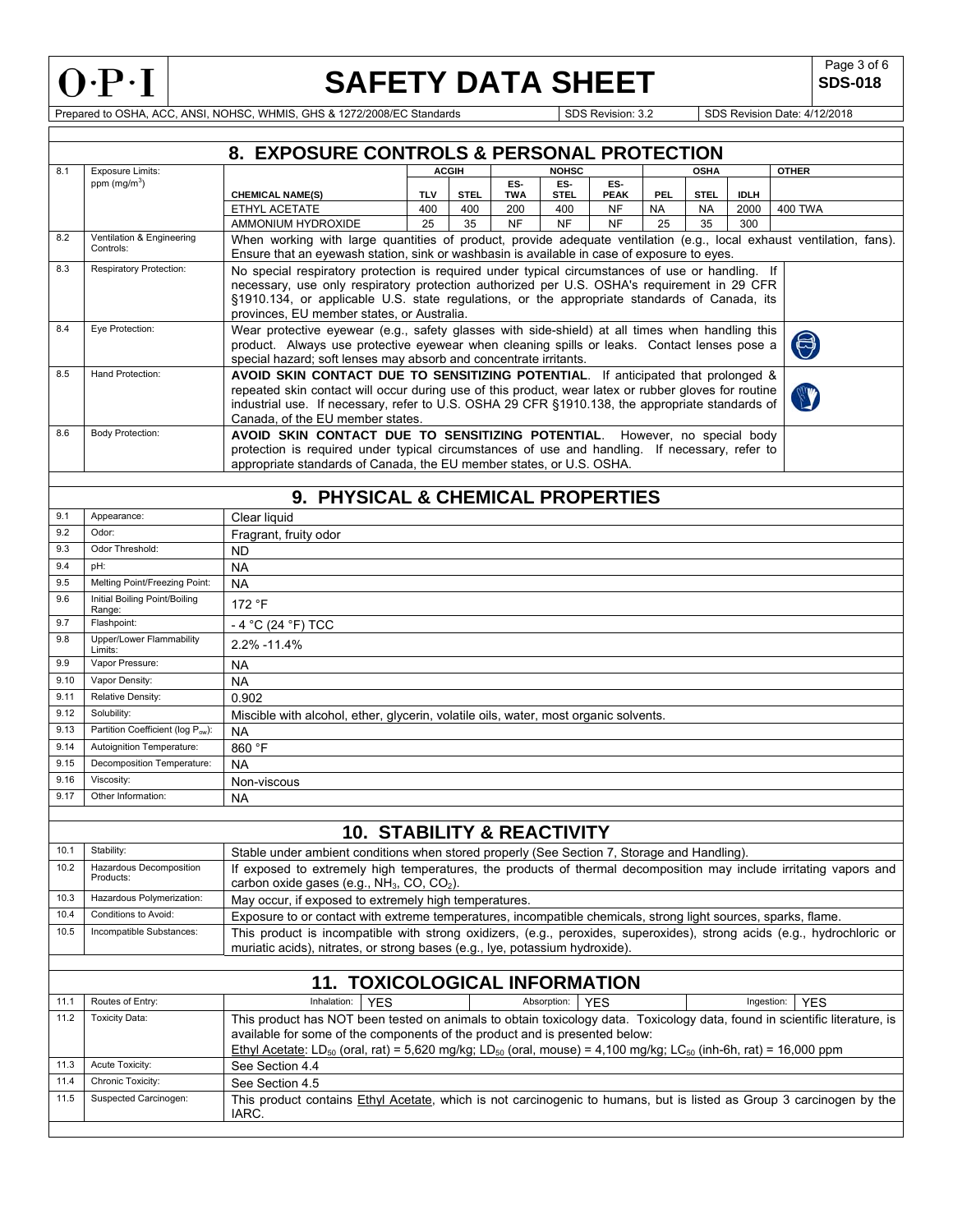

 $\Gamma$ 

# **SAFETY DATA SHEET** SDS-018

**SDS-018** 

Prepared to OSHA, ACC, ANSI, NOHSC, WHMIS, GHS & 1272/2008/EC Standards Superintendence Superintendent SDS Revision: 3.2 SDS Revision Date: 4/12/2018

|      |                                            | 11. TOXICOLOGICAL INFORMATION - cont'd                                                                                                                                                                                                                                                                                                                                                                                                            |  |  |  |
|------|--------------------------------------------|---------------------------------------------------------------------------------------------------------------------------------------------------------------------------------------------------------------------------------------------------------------------------------------------------------------------------------------------------------------------------------------------------------------------------------------------------|--|--|--|
| 11.6 | Reproductive Toxicity:                     | This product is not reported to cause reproductive toxicity in humans.                                                                                                                                                                                                                                                                                                                                                                            |  |  |  |
|      | Mutagenicity:                              | This product is not reported to produce mutagenic effects in humans.                                                                                                                                                                                                                                                                                                                                                                              |  |  |  |
|      | Embryotoxicity:                            | This product is not reported to produce embryotoxic effects in humans.                                                                                                                                                                                                                                                                                                                                                                            |  |  |  |
|      | Teratogenicity:                            | This product is not reported to cause teratogenic effects in humans.                                                                                                                                                                                                                                                                                                                                                                              |  |  |  |
|      | Reproductive Toxicity:                     | This product is not reported to cause reproductive effects in humans.                                                                                                                                                                                                                                                                                                                                                                             |  |  |  |
| 11.7 | Irritancy of Product:                      | See Section 4.3                                                                                                                                                                                                                                                                                                                                                                                                                                   |  |  |  |
| 11.8 | <b>Biological Exposure Indices:</b>        | <b>NE</b>                                                                                                                                                                                                                                                                                                                                                                                                                                         |  |  |  |
| 11.9 | Physician Recommendations:                 | Treat symptomatically.                                                                                                                                                                                                                                                                                                                                                                                                                            |  |  |  |
|      |                                            |                                                                                                                                                                                                                                                                                                                                                                                                                                                   |  |  |  |
|      |                                            | <b>12. ECOLOGICAL INFORMATION</b>                                                                                                                                                                                                                                                                                                                                                                                                                 |  |  |  |
| 12.1 | Environmental Stability:                   | The components of this product will slowly degrade over time into a variety of organic compounds.<br>Specific<br>environmental data available for the components of this product are as follows:<br>Ethyl Acetate: $K_{OC}$ = 0.73. Water solubility: 64,000 mg/l. Bioconcentration Factor = 4-14. Bioconcentration is not<br>anticipated to be significant. This compound can be removed from contaminated environments from volatilization, and |  |  |  |
| 12.2 | Effects on Plants & Animals:               | biodegradation. This compound's half-life in water is 6.1 hours.<br>There are no specific data available for this product.                                                                                                                                                                                                                                                                                                                        |  |  |  |
| 12.3 | Effects on Aquatic Life:                   | There are no specific data available for this product.                                                                                                                                                                                                                                                                                                                                                                                            |  |  |  |
|      |                                            |                                                                                                                                                                                                                                                                                                                                                                                                                                                   |  |  |  |
|      |                                            | <b>13. DISPOSAL CONSIDERATIONS</b>                                                                                                                                                                                                                                                                                                                                                                                                                |  |  |  |
| 13.1 | Waste Disposal:                            | Waste disposal must be in accordance with appropriate Federal, state, and local regulations.                                                                                                                                                                                                                                                                                                                                                      |  |  |  |
| 13.2 | <b>Special Considerations:</b>             | U.S. EPA Waste Number: D001 (characteristic - ignitable)                                                                                                                                                                                                                                                                                                                                                                                          |  |  |  |
|      |                                            |                                                                                                                                                                                                                                                                                                                                                                                                                                                   |  |  |  |
|      |                                            | <b>14. TRANSPORTATION INFORMATION</b>                                                                                                                                                                                                                                                                                                                                                                                                             |  |  |  |
|      |                                            | The basic description (ID Number, proper shipping name, hazard class & division, packing group) is shown for each mode of transportation. Additional descriptive information                                                                                                                                                                                                                                                                      |  |  |  |
|      |                                            | may be required by 49 CFR, IATA/ICAO, IMDG and the CTDGR.                                                                                                                                                                                                                                                                                                                                                                                         |  |  |  |
| 14.1 | 49 CFR (GND):                              | UN1263, PAINT RELATED MATERIAL, 3, II, (LTD QTY, IP VOL ≤ 1.0 L) or<br>CONSUMER COMMODITY, ORM-D - until 01/01/2021                                                                                                                                                                                                                                                                                                                               |  |  |  |
| 14.2 | IATA (AIR):                                | UN1263, PAINT RELATED MATERIAL, 3, II, (LTD QTY, IP VOL ≤ 0.5 L)<br>ID8000, CONSUMER COMMODITY, 9 (IP VOL ≤ 0.5 L)                                                                                                                                                                                                                                                                                                                                |  |  |  |
| 14.3 | IMDG (OCN):                                | UN1263, PAINT RELATED MATERIAL, 3, II, (LTD QTY, IP VOL $\leq 1.0$ L)                                                                                                                                                                                                                                                                                                                                                                             |  |  |  |
| 14.4 | TDGR (Canadian GND):                       | UN1263, PAINT RELATED MATERIAL, 3, II, (LTD QTY, IP VOL $\leq 1.0$ L)                                                                                                                                                                                                                                                                                                                                                                             |  |  |  |
| 14.5 | ADR/RID (EU):                              | UN1263, PAINT RELATED MATERIAL, 3, II, (LTD QTY, IP VOL $\leq 1.0$ L)                                                                                                                                                                                                                                                                                                                                                                             |  |  |  |
| 14.6 | SCT (MEXICO):                              | UN1263, PRODUCTOS PARA PINTURA, 3, II, (CANT. LTDA., (IP VOL $\leq 1.0$ L)                                                                                                                                                                                                                                                                                                                                                                        |  |  |  |
| 14.7 | ADGR (AUS):                                | UN1263, PAINT RELATED MATERIAL, 3, II, (LTD QTY, IP VOL $\leq 1.0$ L)                                                                                                                                                                                                                                                                                                                                                                             |  |  |  |
|      |                                            | * This product may also be shipped as an Excepted Quantity (Inner Package Volume ≤ 30 mL, Total Quantity ≤ 500 mL per Outer Package)                                                                                                                                                                                                                                                                                                              |  |  |  |
|      |                                            | <b>15. REGULATORY INFORMATION</b>                                                                                                                                                                                                                                                                                                                                                                                                                 |  |  |  |
| 15.1 | <b>SARA Reporting</b><br>Requirements:     | This product contains Ethyl Acetate, a substance that is subject to SARA Title III, Section 304 reporting.                                                                                                                                                                                                                                                                                                                                        |  |  |  |
| 15.2 | SARA Threshold Planning<br>Quantity:       | There are no specific Threshold Planning Quantities for the components of this product.                                                                                                                                                                                                                                                                                                                                                           |  |  |  |
| 15.3 | <b>TSCA Inventory Status:</b>              | The components of this product are listed on the TSCA Inventory or are otherwise exempt.                                                                                                                                                                                                                                                                                                                                                          |  |  |  |
| 15.4 | <b>CERCLA Reportable Quantity</b><br>(RQ): | Ethyl Acetate: 2,270 kg (5,000 lbs); Ammonium Hydroxide: 450 kg (1,000 lbs)                                                                                                                                                                                                                                                                                                                                                                       |  |  |  |
| 15.5 | Other Federal Requirements:                | This product complies with the appropriate sections of the Food and Drug Administration's 21 CFR subchapter G<br>(Cosmetics).                                                                                                                                                                                                                                                                                                                     |  |  |  |
| 15.6 | Other Canadian Regulations:                | This product has been classified according to the hazard criteria of the CPR and the SDS contains<br>all of the information required by the CPR. The components of this product are listed on the<br>DSL/NDSL. None of the components of this product are listed on the Priorities Substances List.<br>WHMIS B2, D2B (Flammable, Other Toxic Effects)                                                                                             |  |  |  |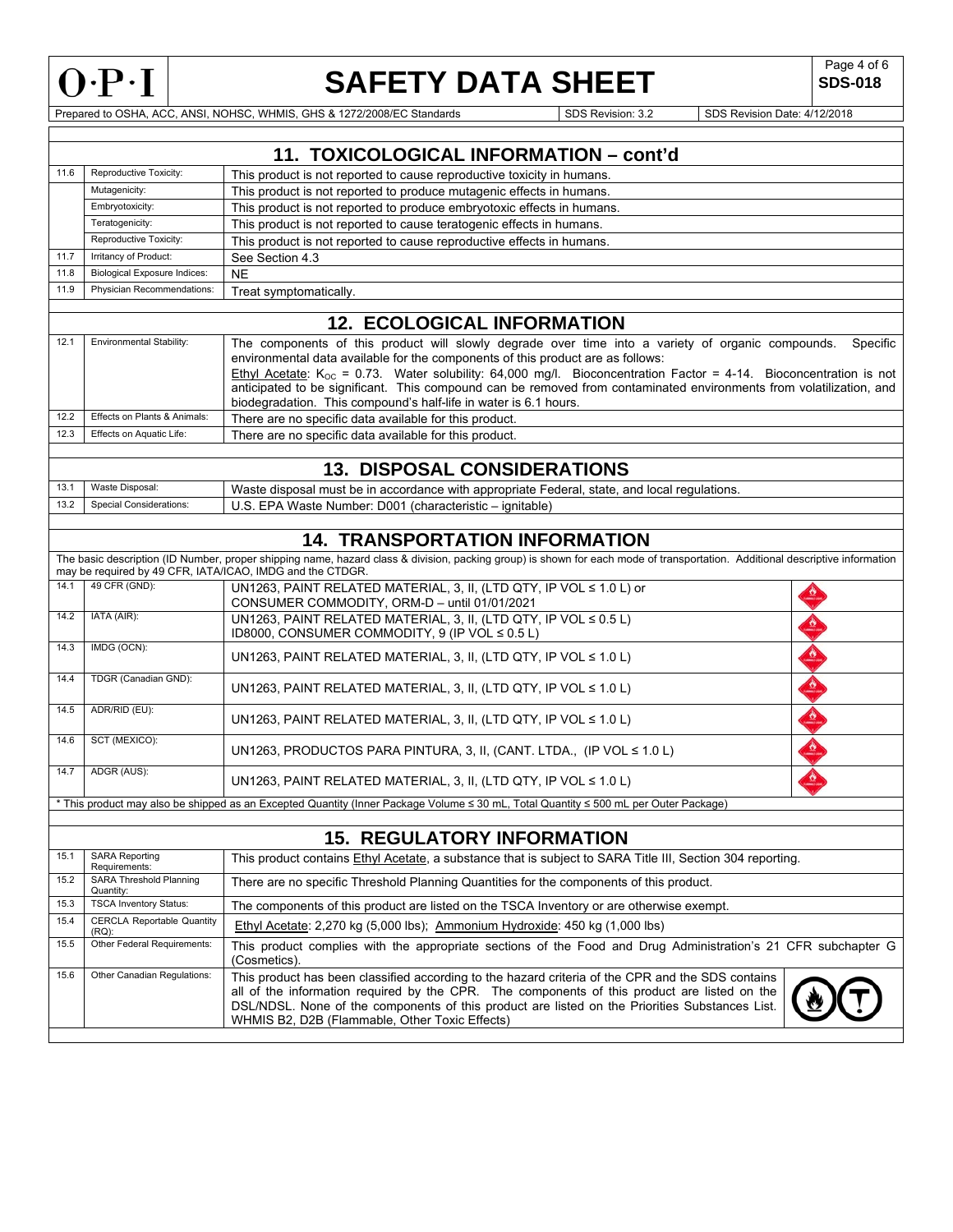$\Gamma$ 

# **SAFETY DATA SHEET** SDS-018

**SDS-018** 

٦

Prepared to OSHA, ACC, ANSI, NOHSC, WHMIS, GHS & 1272/2008/EC Standards Superintendent Superintendent Superintendent SDS Revision: 3.2 SDS Revision Date: 4/12/2018

|      |                               | 15. REGULATORY INFORMATION - cont'd                                                                                                                                                                                                                                                                                                                                                                                                                                                                                                                                                                                                                                                                                                 |  |  |  |  |  |
|------|-------------------------------|-------------------------------------------------------------------------------------------------------------------------------------------------------------------------------------------------------------------------------------------------------------------------------------------------------------------------------------------------------------------------------------------------------------------------------------------------------------------------------------------------------------------------------------------------------------------------------------------------------------------------------------------------------------------------------------------------------------------------------------|--|--|--|--|--|
| 15.7 | State Regulatory Information: | Ethyl Acetate is found on the following state criteria lists: California Hazardous Substances List (CA), Delaware Air<br>Quality Management List (DE), Massachusetts Hazardous Substances List (MA), Minnesota Hazardous Substances List<br>(MN), New Jersey Right-to-Know List (NJ), New York Hazardous Substances List (NY), Pennsylvania Right-to-Know List<br>(PA), and Washington Permissible Exposures List (WA).                                                                                                                                                                                                                                                                                                             |  |  |  |  |  |
|      |                               | No other ingredients in this product, present in a concentration of 1.0% or greater, are listed on any of the following state<br>criteria lists: California Hazardous Substances List (CA), California Proposition 65 List (CA65), Delaware Air Quality<br>Management List (DE), Florida Toxic Substances List (FL), Massachusetts Hazardous Substances List (MA), Michigan<br>Critical Substances List (MI), Minnesota Hazardous Substances List (MN), New Jersey Right-to-Know List (NJ), New<br>York Hazardous Substances List (NY), Pennsylvania Right-to-Know List (PA), Washington Permissible Exposures List<br>(WA), Wisconsin Hazardous Substances List (WI).                                                              |  |  |  |  |  |
| 15.8 | Other Requirements:           | This product does not contain any chemicals known to the State of California to cause cancer or other reproductive<br>harm. For more information, go to www.P65warnings.ca.gov.                                                                                                                                                                                                                                                                                                                                                                                                                                                                                                                                                     |  |  |  |  |  |
|      |                               |                                                                                                                                                                                                                                                                                                                                                                                                                                                                                                                                                                                                                                                                                                                                     |  |  |  |  |  |
|      |                               | <b>16. OTHER INFORMATION</b>                                                                                                                                                                                                                                                                                                                                                                                                                                                                                                                                                                                                                                                                                                        |  |  |  |  |  |
| 16.1 | Other Information:            | DANGER! HIGHLY FLAMMABLE LIQUID AND VAPOR. MAY CAUSE AN ALLERGIC SKIN REACTION. CAUSES<br>SERIOUS EYE IRRITATION. MAY CAUSE DROWSINESS OR DIZZINESS.<br>Keep away from heat/sparks/open flame/hot surfaces - No Smoking. Keep container tightly closed. Take action to<br>prevent static discharges. Avoid breathing dust/fume/gas/mist/vapors/spray. Wash exposed skin areas thoroughly with<br>soap and water after handling. Wear protective gloves/eye protection/face protection. IF ON SKIN: Wash with soap and                                                                                                                                                                                                               |  |  |  |  |  |
|      |                               | water. IF IN EYES: Rinse continuously with water for several minutes. Remove contact lenses if present and easy to do<br>- continue rinsing. If skin irritation or a rash occurs - Get medical advice/attention. Store in a well-ventilated place.<br>Keep cool.<br><b>KEEP OUT OF REACH OF CHILDREN.</b>                                                                                                                                                                                                                                                                                                                                                                                                                           |  |  |  |  |  |
| 16.2 | Terms & Definitions:          | See last page of this Safety Data Sheet.                                                                                                                                                                                                                                                                                                                                                                                                                                                                                                                                                                                                                                                                                            |  |  |  |  |  |
| 16.3 | Disclaimer:                   | This Safety Data Sheet is offered pursuant to OSHA's Hazard Communication Standard, 29 CFR §1910.1200. Other<br>government regulations must be reviewed for applicability to this product. To the best of ShipMate's & OPI's knowledge,<br>the information contained herein is reliable and accurate as of this date; however, accuracy, suitability or completeness<br>is not guaranteed and no warranties of any type, either expressed or implied, are provided. The information contained<br>herein relates only to the specific product(s). If this product(s) is combined with other materials, all component<br>properties must be considered. Data may be changed from time to time. Be sure to consult the latest edition. |  |  |  |  |  |
| 16.4 | Prepared for:                 | <b>OPI Products, Inc.</b><br>4500 Park Granada Blvd<br>$() \cdot P \cdot I$<br>Calabasas, CA 91302 USA<br>Tel: +1 (818) 999-5112<br>http://www.opi.com                                                                                                                                                                                                                                                                                                                                                                                                                                                                                                                                                                              |  |  |  |  |  |
| 16.5 | Prepared by:                  | ShipMate, Inc.<br>P.O. Box 787<br>Sisters, Oregon 97759-0787 USA<br>Tel: +1 (310) 370-3600<br>Fax: +1 (310) 370-5700<br>Training & Consulting<br>http://www.shipmate.com                                                                                                                                                                                                                                                                                                                                                                                                                                                                                                                                                            |  |  |  |  |  |